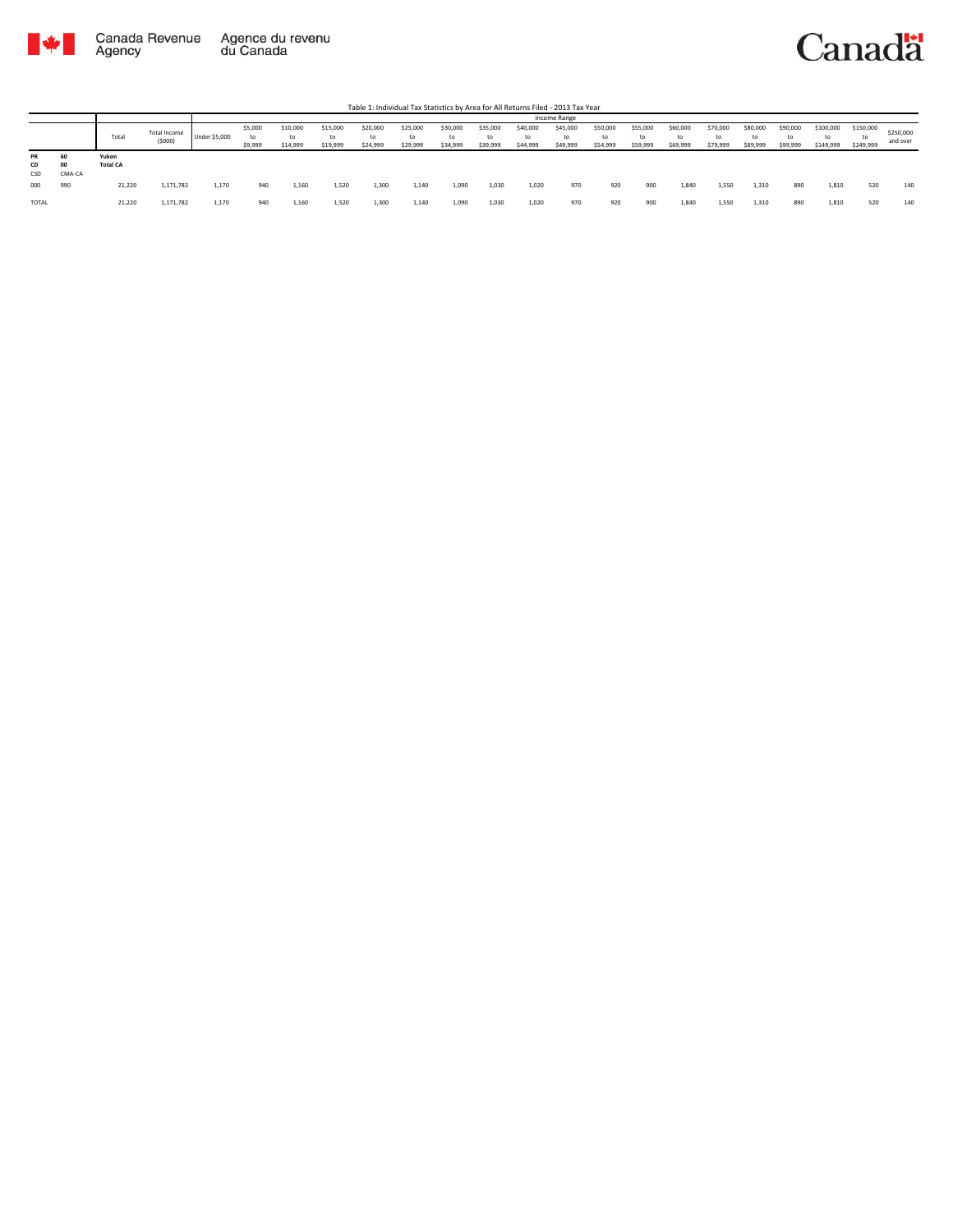

Canadä

| Table 1: Individual Tax Statistics by Area for All Returns Filed - 2013 Tax Year |                                                             |                                                                |                                                                                     |                                               |                                              |                                                |                                                          |                                               |                                               |                                         |                                              |                                        |                                        |                                  |                            |                                   |                                        |                                  |                            |                                  |                              |                       |
|----------------------------------------------------------------------------------|-------------------------------------------------------------|----------------------------------------------------------------|-------------------------------------------------------------------------------------|-----------------------------------------------|----------------------------------------------|------------------------------------------------|----------------------------------------------------------|-----------------------------------------------|-----------------------------------------------|-----------------------------------------|----------------------------------------------|----------------------------------------|----------------------------------------|----------------------------------|----------------------------|-----------------------------------|----------------------------------------|----------------------------------|----------------------------|----------------------------------|------------------------------|-----------------------|
|                                                                                  |                                                             |                                                                |                                                                                     |                                               |                                              |                                                |                                                          |                                               |                                               |                                         |                                              |                                        | Income Range                           |                                  |                            |                                   |                                        |                                  |                            |                                  |                              |                       |
|                                                                                  |                                                             | Total                                                          | <b>Total Income</b><br>(5000)                                                       | Under \$5,000                                 | \$5,000<br>to<br>\$9,999                     | \$10,000<br>to<br>\$14,999                     | \$15,000<br>to<br>\$19,999                               | \$20,000<br>to<br>\$24,999                    | \$25,000<br>to<br>\$29,999                    | \$30,000<br>to<br>\$34,999              | \$35,000<br>to<br>\$39,999                   | \$40,000<br>to<br>\$44,999             | \$45,000<br>to<br>\$49,999             | \$50,000<br>to<br>\$54,999       | \$55,000<br>to<br>\$59,999 | \$60,000<br>to<br>\$69,999        | \$70,000<br>to<br>\$79,999             | \$80,000<br>to<br>\$89,999       | \$90,000<br>to<br>\$99,999 | \$100,000<br>to<br>\$149,999     | \$150,000<br>to<br>\$249,999 | \$250,000<br>and over |
| PR<br>CD<br>CSD                                                                  | 60<br>01<br>CMA-CA                                          | Yukon<br>Yukon                                                 |                                                                                     |                                               |                                              |                                                |                                                          |                                               |                                               |                                         |                                              |                                        |                                        |                                  |                            |                                   |                                        |                                  |                            |                                  |                              |                       |
| 003<br>004<br>012<br>018<br>022<br>029<br>036<br>037<br>039                      | 000<br>000<br>000<br>000<br>000<br>000<br>000<br>000<br>000 | 1,020<br>280<br>380<br>650<br>380<br>1,490<br>200<br>270<br>70 | 39,651<br>12.518<br>15.199<br>28.625<br>18.530<br>69.148<br>6.614<br>8.366<br>2,691 | 110<br>20<br>30<br>50<br>20<br>70<br>20<br>30 | 60<br>10<br>30<br>30<br>20<br>80<br>20<br>40 | 100<br>30<br>30<br>40<br>30<br>110<br>20<br>30 | 110<br>20<br>40<br>70<br>40<br>120<br>20<br>30<br>$10\,$ | 80<br>20<br>30<br>50<br>30<br>120<br>20<br>20 | 60<br>30<br>30<br>30<br>20<br>100<br>20<br>20 | 60<br>10<br>30<br>40<br>30<br>120<br>20 | 70<br>10<br>20<br>50<br>20<br>90<br>10<br>20 | 50<br>20<br>20<br>30<br>20<br>80<br>10 | 30<br>10<br>20<br>20<br>70<br>10<br>10 | 50<br>20<br>20<br>20<br>70<br>10 | 30<br>10<br>20<br>20<br>50 | 60<br>20<br>30<br>40<br>20<br>110 | 40<br>20<br>20<br>40<br>20<br>90<br>10 | 40<br>10<br>20<br>30<br>20<br>60 | 20<br>10<br>30<br>10<br>40 | 50<br>10<br>20<br>40<br>20<br>90 | 10                           |                       |
| 041<br>042<br>043<br>045<br>048<br>049<br>052                                    | 000<br>000<br>000<br>000<br>000<br>000<br>000               | 290<br>80<br>170<br>380<br>310<br>40                           | 9,901<br>3,911<br>7.452<br>16.375<br>10,720<br>1.804                                | 30<br>10<br>30<br>30                          | 20<br>10<br>20                               | 30<br>10<br>30<br>30                           | 30<br>20<br>30<br>30                                     | 50<br>20<br>30<br>40                          | 20<br>30<br>20                                | 20<br>30<br>10                          | 10<br>30<br>30                               | 10<br>20<br>20                         | 10<br>10                               | 10<br>20<br>10                   | 10<br>10                   | 20<br>30<br>20                    | 10<br>20                               | 10<br>20                         | 10                         | 10<br>20<br>10                   |                              |                       |
| <b>TOTAL</b>                                                                     |                                                             | 6,000                                                          | 251,505                                                                             | 450                                           | 360                                          | 490                                            | 590                                                      | 520                                           | 410                                           | 380                                     | 370                                          | 300                                    | 230                                    | 250                              | 210                        | 390                               | 290                                    | 240                              | 160                        | 300                              | 60                           | 10                    |